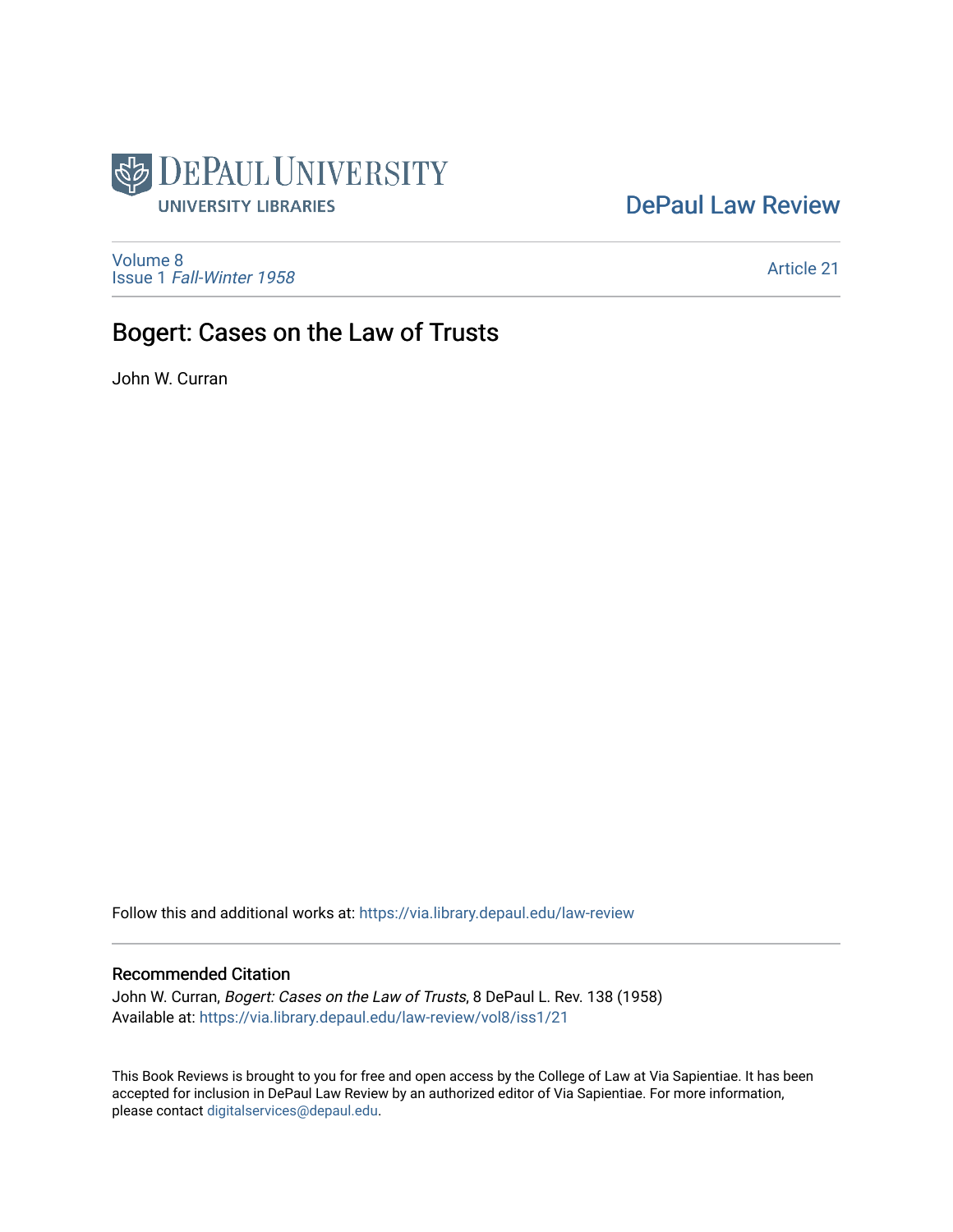older Supreme Court decisions is of immeasurable value in furnishing the historical background important to a fuller understanding of these cases.<sup>6</sup> Alan Westin has broadened and modernized the base in this factual and objective approach to the results reached in a single Supreme Court decision.

> **ROBERT G. WECLEW** *Assistant Professor of Law*

## *De Paul University*

**0** Warren, The Supreme Court in the United States **(2d** ed., 1922).

*Cases on the Law of Trusts.* By **GEORGE GLEASON BOGERT.** 3d ed. Brooklyn: Foundation Press, Inc., 1958. Pp. 983. \$10.50.

Twenty years ago the first edition of this casebook was published. Its format was regular. But the second edition in **1950** added a new feature; viz., a number of introductory questions at the beginning of each section. The present edition has retained this feature and also (I hope) started a new trend by not being as large as the second edition.

Forty-four new cases (some recent, some older) have been added and many recent decisions have been briefly discussed in the footnotes.

Among other new cases are *In re Wacht's Will'* involving a corporate cotrustee associated with individual co-trustees, who sought to resign; *Ray v. Tucson Medical Center,2* which held a charitable hospital is liable for the torts of its servants from which injury proximately results to a third person, whether stranger or patient, and whether the patient is a paying or non-paying patient; *Avery v. Bender,3* in which a living trust instrument provided that it might be amended but not revoked by the settlors or the survivor of them. They purported to amend the trust by changing the beneficiaries. A beneficiary thus excluded claimed that the exercise of the power to amend was in substance a revocation and so was unauthorized; *In re Loree's Trust Estate4* involved a trustee who stipulated for two per cent compensation. For years the trustee received two per cent upon the income so the court refused to permit the trustee to include the *corpus* in figuring its compensation; *In re Mershon's Estate,5* on Records and Accounting, the court said, "It is the affirmative duty of competent beneficiaries, upon receiving notice of the filing of an account, to make diligent inquiry concerning the fiduciary's conduct and management of the affairs of the estate. All beneficiaries are chargeable not only with such information as was known to them at the time of the audit but also with what they could have discovered by exercising reasonable diligence"; *Mosser v. Darrow,6* involving the trustee's duty of loyalty. In this case the trustee was not guilty of bad faith and as a result of his administration, large profits accrued to the estate. "Nevertheless, the court now holds that respondent (trustee) must be surcharged \$43,000.00 solely because two of the trust's employees profited to that extent from trading in trust securities with his knowledge," said Mr. Justice Black, dissenting; *Swon v. Huddleston,7* said that with refer-

1285 App. Div. 402, **137 N.Y.S.** 2d **876 (1955).**

**2 72** Ariz. 22, **230** P. **2d** 220 1951).

**<sup>3</sup>**119 Vt. 313, **126** A. **2d** 99 **(1956).**

4 24 N.J. Super. 604, **95** A. **2d** 435 **(1953). 0 341** U.S. **267 (1951).**

**5** 364 Pa. **549,** 73 A. **2d** 686 **(1950). 7** 282 S.W. **2d** 18, 26 **(1955).**